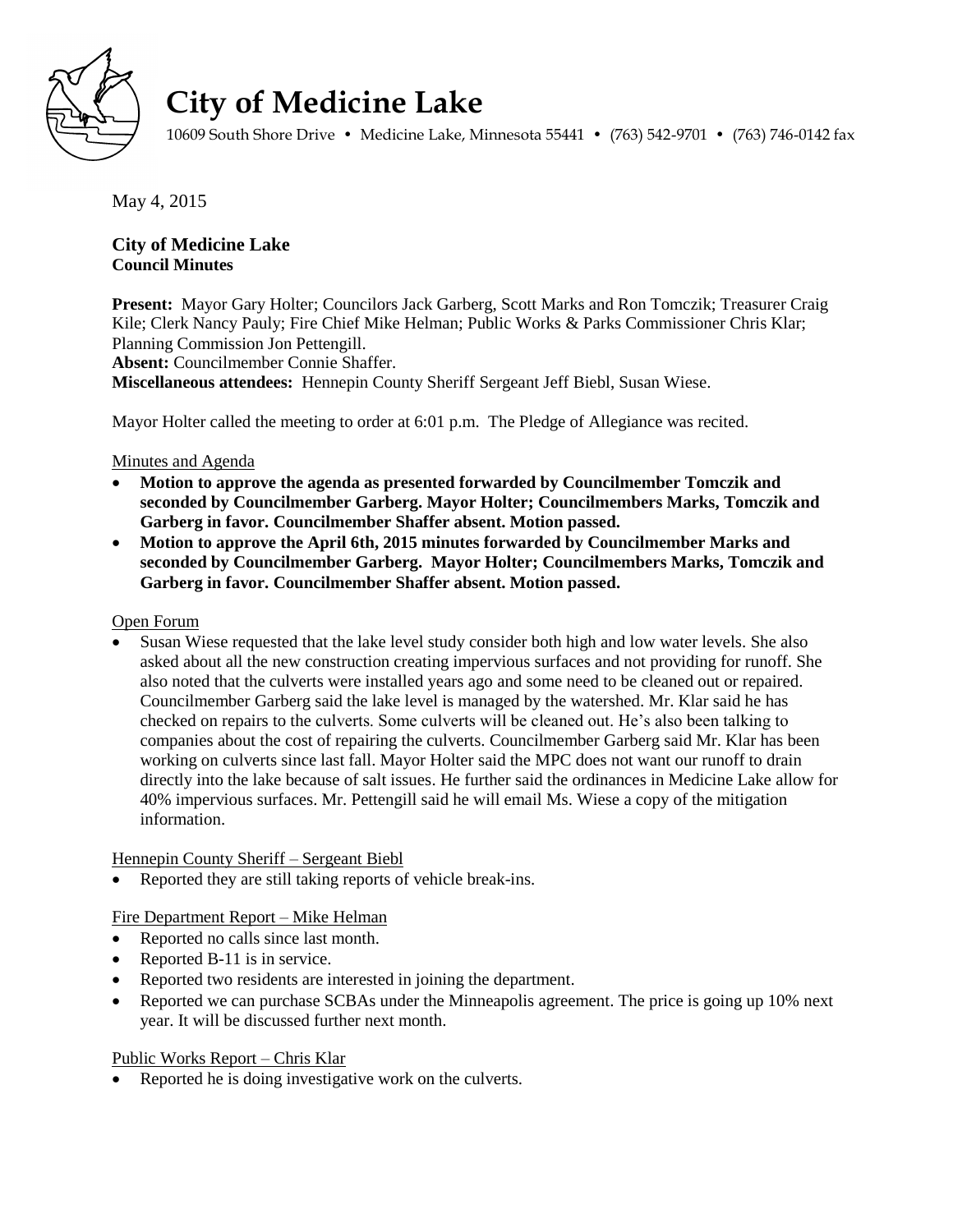## Parks Report – Chris Klar

- Reported he started cleaning out the park at Peninsula Road and South Shore Drive.
- Reported a shed and toys have been placed in the park.
- Reported he spoke with the fish hook artist and the fish hook is ours. He is willing to work on repainting it.
- Mayor Holter asked Mr. Klar whether he is willing to do a spring cleanup. He said we could do it on June 20<sup>th</sup>. Councilmember Tomczik will arrange for dumpsters.

## Planning Commission Report – Jon Pettengill

- Reported nothing to report, but asked whether there is anything the Council wants the Planning Commission to look in to. Councilmember Tomczik said he is concerned about garbage cans being in view. Mr. Pettengill said if there is a violation, he would be willing to provide the violator with a copy of the ordinance.
- Reported there may be a request for an accessory building between a home and the lake.

## Treasurer's Report-Craig Kile

- Receipts in reporting period: \$160
- Receipts year to date: \$10,018
- Disbursements in reporting period: \$16,011
- Disbursements year to date: \$95,517
- **Motion to approve the summary spending, receipts and cash balances through May 3, 2015 forwarded by Councilmember Marks and seconded by Councilmember Garberg. Mayor Holter; Councilmembers Marks, Tomczik and Garberg in favor. Councilmember Shaffer absent. Motion passed.**

## Officer Reports:

## Councilmember Garberg

 Reported he will put an article in the Laker about having driveways done in conjunction with the road work.

## Councilmember Shaffer

Mayor Holter reported everything is up to date on rentals.

## Councilmember Tomczik

Provided a report from Randy's Sanitation on what they collected in recycling for the first quarter.

## Councilmember Marks

- Reported he submitted the sewer availability charge (SAC) paperwork.
- Reported he and Mr. Klar need to schedule Pipe Services to do some of the I/I work.

## Mayor Holter

• Reported the State tested the water at city hall and it's safe to drink.

## Unfinished Business

- Councilmember Garberg said the property owner at 1342 South Shore Drive is considering breaking up his property and selling lot(s).
- Ms. Pauly reported we received a notice from Comcast stating that the GreatLand Connections transaction will not proceed and they withdrew the FCC Form 394 filing.
- Ms. Pauly reported Met Council revised our 2020 population to 390 from 400.